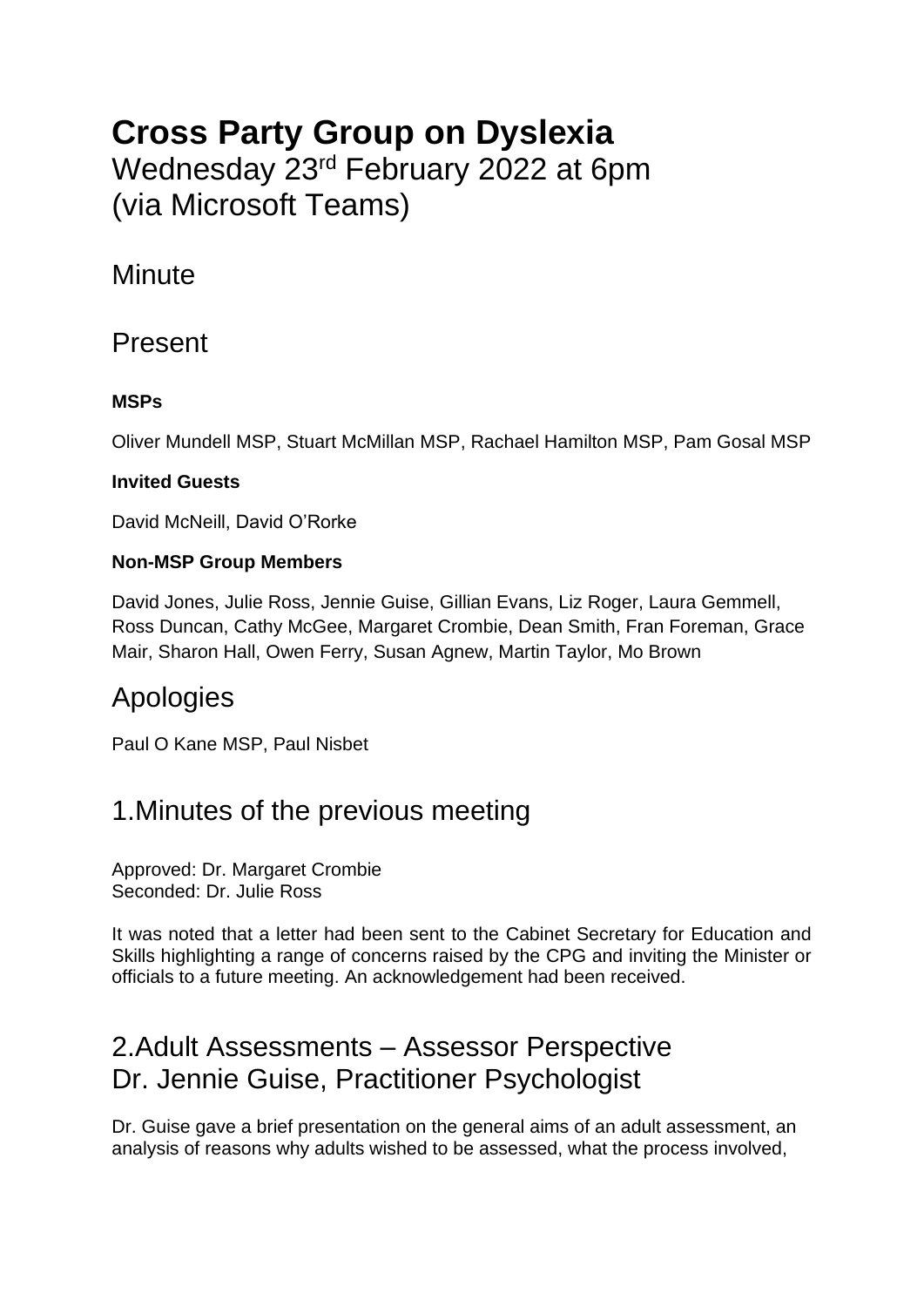the challenges in carrying out adult assessment, the costs involved and issues in relation to standards and consistency and quality assurance across the UK.

She specifically highlighted a number of issues including the prohibitive costs (between £300- £500) resulting in a number of adults not being able to afford an assessment and the knock-on effect that could have in terms of employment opportunities and self-esteem.

Although some employers and potential employers do fund assessments, the attitude of many remains very negative and could be interpreted as leading to a form of financial discrimination.

She raised the difficulties in finding appropriately qualified assessors and the significant costs involved. There is no 'gold' standard for assessments although the SpLD Assessments Standards Committee has produced guidelines but there is a risk of different standards across the UK resulting in inconsistencies across borders. She also highlighted concerns about quality control and assurance as some employers may be commissioning or accepting assessments from private organisations undertaken by inappropriately trained or unqualified persons.

### 3. Adult Assessments – HE Sector Perspective Dr. Julie Ross, Academic Skill Adviser, Dyslexia and Specific Learning Differences

Dr Ross gave an insightful presentation into the HE sector illustrating the current process which a student has to embark upon the secure appropriate support. The process appeared complex, lengthy and introduced a number of barriers and hurdles which students had to overcome. The process resulted in many students giving up as their dyslexia had an impact on their ability to undertake the process and for some who were away from home for the first time without close family support the process was overwhelming.

She highlighted the important differences between a 'medical' model with an emphasis on providing evidence of an impairment or deficit against the more positive 'social' model which takes a broader approach including avoiding using medical terms such as 'diagnose' and a focus on positive approaches to learning differences.

## 4. Adult Assessments – A dyslexic's perspective

A number of CPG members gave personal experiences and observations including the difficulties of accessing assessments and the negative attitudes of employers and potential employers. Some had had bad experiences at school and the assessment process caused anxiety and stress. The cost had been a major factor in people not getting an assessment even although the outcome may have led to more positive opportunities and outcomes.